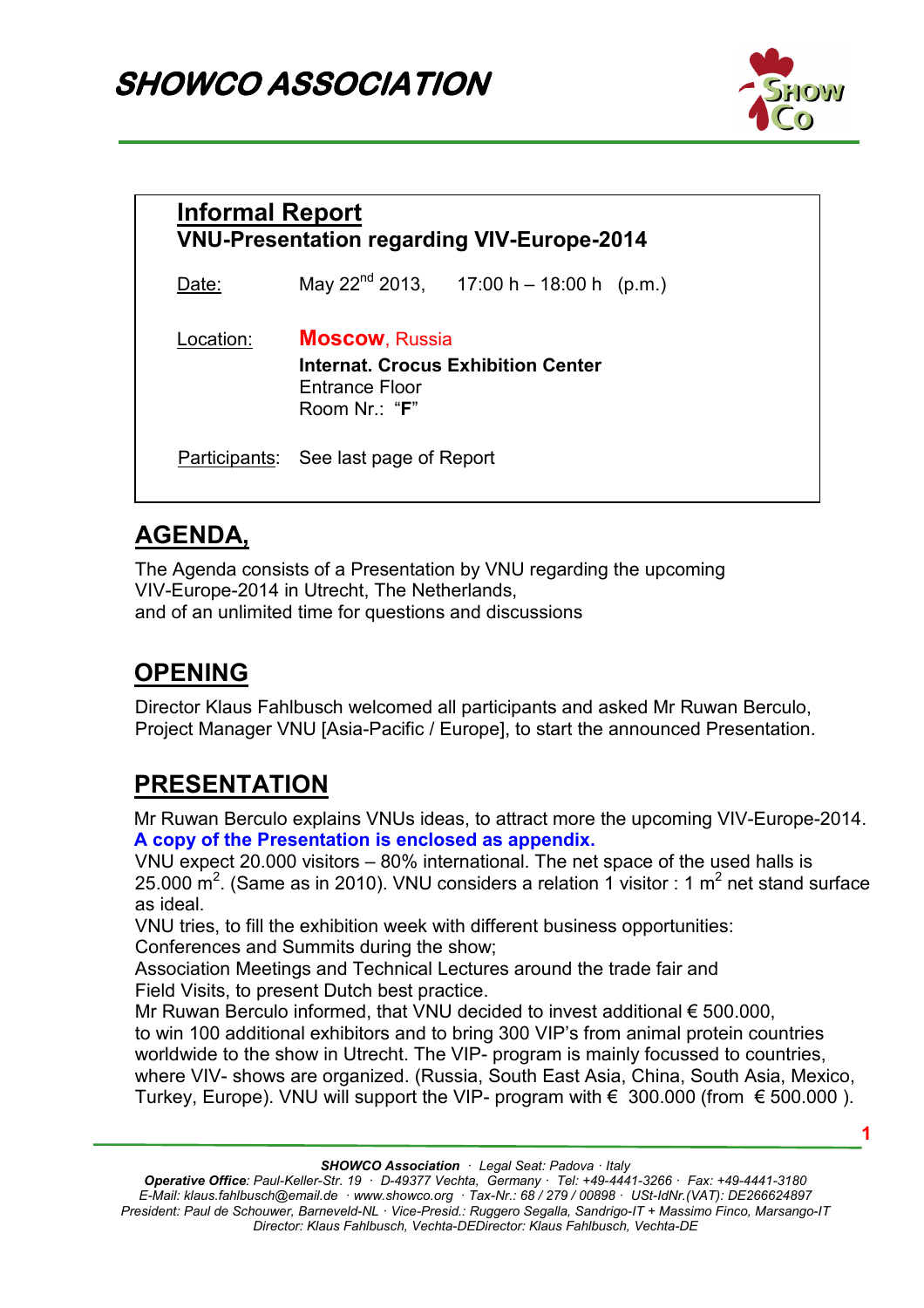

Furthermore three Special Themes are promoted with Pavilion & Conference:

# Feed-to-Meat concept

 CropTech – FeedTech MeatTech

# Regional and global Animal Health issues VIV Animal Health Summit

One theme was not made a subject of Presentation:

In earlier discussions the idea was launched, develop VIV-Europe to a pure Novelties Exhibition. Mr Ruwan Berculo said nothing about.

# **QUESTIONS & ANSWERS**

In a first reaction the VIP- program was very appreciated by the participants. In contrast to this the planned Field Visits were considered with huge reservations. (See also under CLOSING)

Mr Berculo confirms that there are no restrictions in booth size. The booked size will be the delivered size.

The terminus "B2B" means Business to Business.

Then the discussion came to **VIV-Asia-2015** aspects. It was noticed that the VIV-Asia-2015 is announced by VNU without a concrete date.

Mr Ruwan Berculo justified this with not finalized decision regarding the show ground. He appreciated very much the clear position of ShowCo in favour of BITEC.

He explained that the BITEC owner want to build an additional hall complex. But this may be ready for use earliest for the VIV-Asia-2017.

VNU expect for 2015 additional exhibitors and due to this (and due to booth extensions) additional demand on hall space. But the existing halls were in 2013 already fully booked. – In case of a decision for BITEC, VNU considers seriously the build-up of a "temporary construction" ( = marquee, tent).

But then this construction must be fully equal in quality in comparison with the solid halls (regarding air conditioning, infrastructure and attractiveness for visitors).

To underline this equality, VNU will ask for the same price for solid halls and tent.

While the participants can understand the time problem regarding the build-up of a big new hall complex, they can not understand another unsolved problem:

The passage from the SkyTrain station to BITEC is unacceptable. On both ends the preparations for a Skywalk-connection are ready. But the Skywalk is missing. Mr Berculo informed that BITEC will immediately build this connection. Planning and financing concept are ready. But the permission of the Bangkok Government is needed, and this is still open. He is hopefully, he said, the connection will be ready for the show in 2015.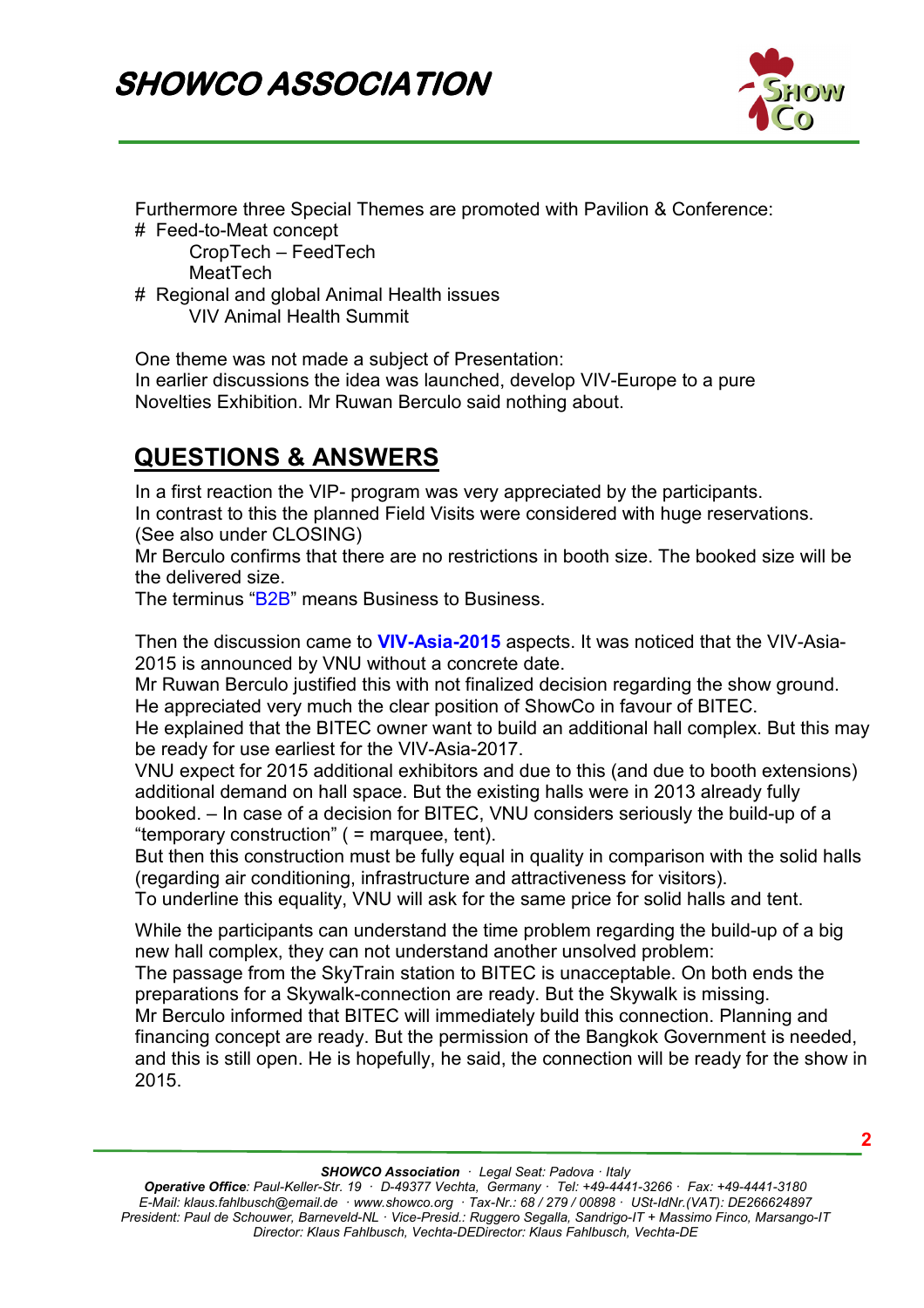

Another discussion concerns the extremely huge costs for freight and handling of exhibition-goods. This is the same problem in Bangkok, Beijing, Moscow and Istanbul. Mr Berculo alludes to the fact, that VNU in all cases has a local co-organizer and is therefore not fully independent in decisions. But VNU will do its best, to better the situation. In case of VIV-Turkey VNU is fully out of the organization. The name was sold.

#### **CLOSING**

Mr K. Fahlbusch thanked VNU and especially Mr R. Berculo for the preparation, the Presentation and the participation on the discussion.

He closed the official part of the meeting at 18:00 h (p.m.), but he asked the ShowCo members to stay for few minutes too.

After leaving of the VNU representatives the discussion comes back to the announced Field Visits around VIV-Europe-2014.

The participants expresses huge sceptic regarding this planned undertaking. Opinions:

An election of visited objects includes a hidden evaluation by VNU. VNU wins perhaps the supplier (of the visited object) as friend. But at the same time VNU earns 10 or 20 additional enemies. For all not visited objects of competitors it is like discrimination. But VNU is a show organizer for **all** companies. Dutch companies have a big advantage in comparison with other companies, which are not so present at the Dutch market. VNU generally should not organize such Field Visits.

The participants preferred, that VNU stopped the Field Visit project and increase instead the sum for the VIP- programme up to  $\epsilon$  400.000.

Mr. K. Fahlbusch should talk with VNU about this view of the matter. **)\***

A short reflection of the running VIV-Russia is not very satisfactorily.

At 18:15 h (p.m.) Mr Fahlbusch closed with thank to all participants the meeting.

July  $15<sup>th</sup>$  2013

Klaus Fahlbusch / Director

<u>P.S.</u>

**)\*** This discussion took place during the VIV-Russia-2013. No concrete results at the moment.

*SHOWCO Association · Legal Seat: Padova · Italy* 

*Operative Office: Paul-Keller-Str. 19 · D-49377 Vechta, Germany · Tel: +49-4441-3266 · Fax: +49-4441-3180 E-Mail: klaus.fahlbusch@email.de · www.showco.org · Tax-Nr.: 68 / 279 / 00898 · USt-IdNr.(VAT): DE266624897 President: Paul de Schouwer, Barneveld-NL · Vice-Presid.: Ruggero Segalla, Sandrigo-IT + Massimo Finco, Marsango-IT Director: Klaus Fahlbusch, Vechta-DEDirector: Klaus Fahlbusch, Vechta-DE*